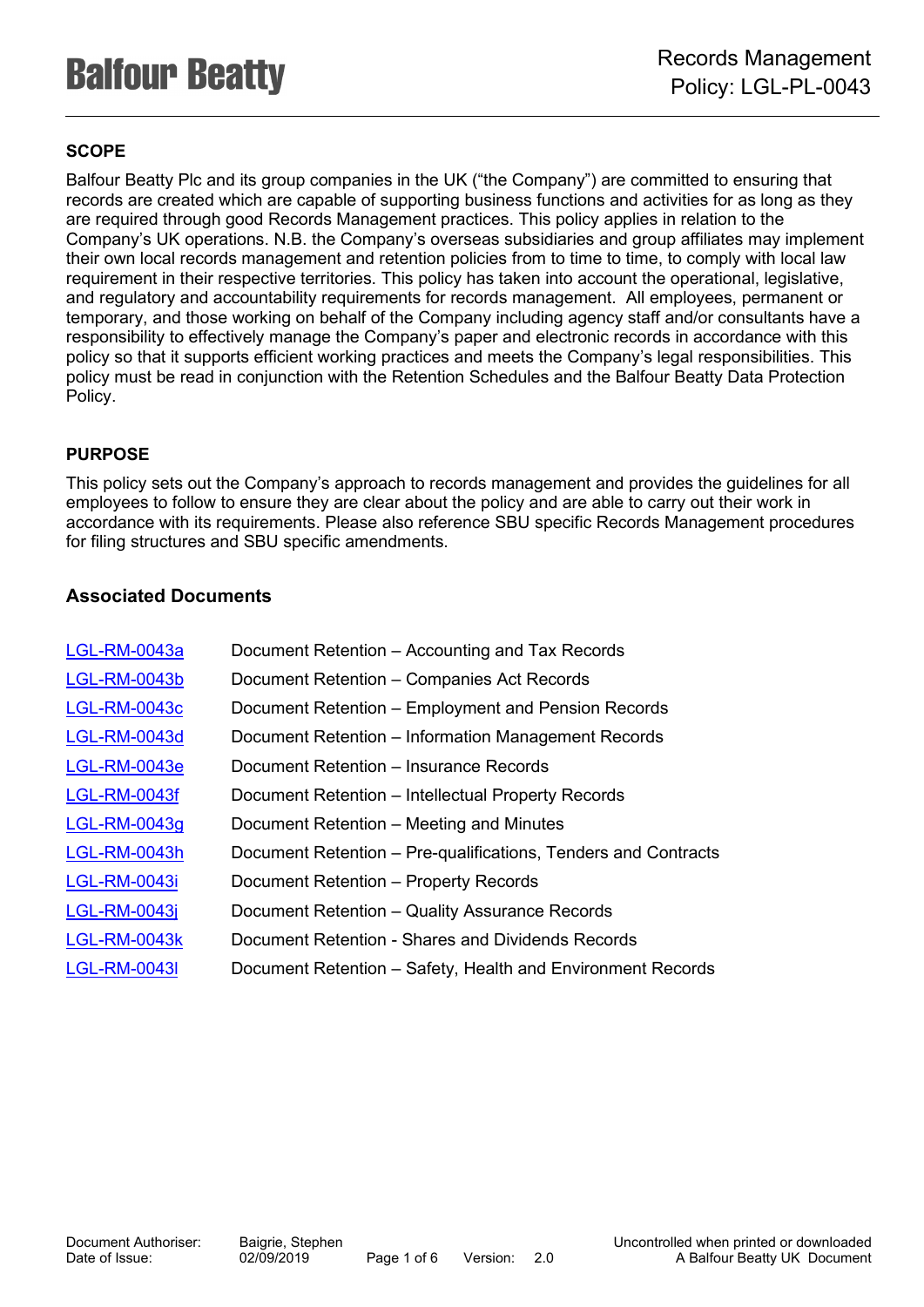## **1. Roles & Responsibilities**

1.1 Key roles within the Company in relation to information management and data protection compliance and the responsibilities of these roles and of all employees in relation to such matters are outlined in the Balfour Beatty Data Protection Policy.

#### **2. Record creation and maintenance**

- 2.1 Balfour Beatty Strategic Business Units (SBUs), Business Units and functions are expected to ensure that records are created that document their respective activities, as well as ensuring that:
	- Records have an owner i.e. an author or document creator
	- Records are named correctly, with the use of appropriate and approved naming conventions, which may be locally agreed.
	- Metadata is applied to the records such as; author, date created, version, protective marking classification, subject etc.
	- Staff are appropriately trained in the use of systems they are authorised to access and have access to user manuals
	- Appropriate protection and access controls are applied where necessary.
	- Systems and records are kept accurate and up-to-date
	- Records are not retained longer than necessary, and are retained in line with the relevant legislation and the retention schedules.
	- Non-current records are archived and properly indexed to indicate the type of records they are, whether they contain commercially-sensitive or confidential information or personal data and the relevant retention period to ensure that they are retained in accordance with the relevant retention schedule, records that have passed its retention period is disposed of in a controlled and where necessary in a secure manner.
	- Work related records and information are not saved on personal drives, but are stored in a shared team area with access restricted to authorised staff.
	- Current records are arranged in such a way that they can be retrieved quickly and efficiently, such as in a corporate approved file plan.
	- There is an audit trail of the movement and location of records so that it can be tracked and monitored so that that they can easily be retrieved. • Adequate storage accommodation is provided for hard-copy records
	- Electronic and paper records are cross-referenced where possible.
	- Vital records are identified and are appropriately protected for business continuity purposes and an appropriate business continuity plan is in place to protect the vital records.
	- Information Risks assessments are carried out on Information Assets and records, so that risks to the records or Information Asset are appropriately managed.

#### **3. Record retention and disposal**

3.1 A series of "retention schedules" set out the recommended retention periods for different classes of documents. These schedules cover documents in key areas including Companies Act records, accounting and tax, employment and pensions, SHE, contracts, tendering documents and property records. The retention schedules are intended to enable users of this document to simply refer to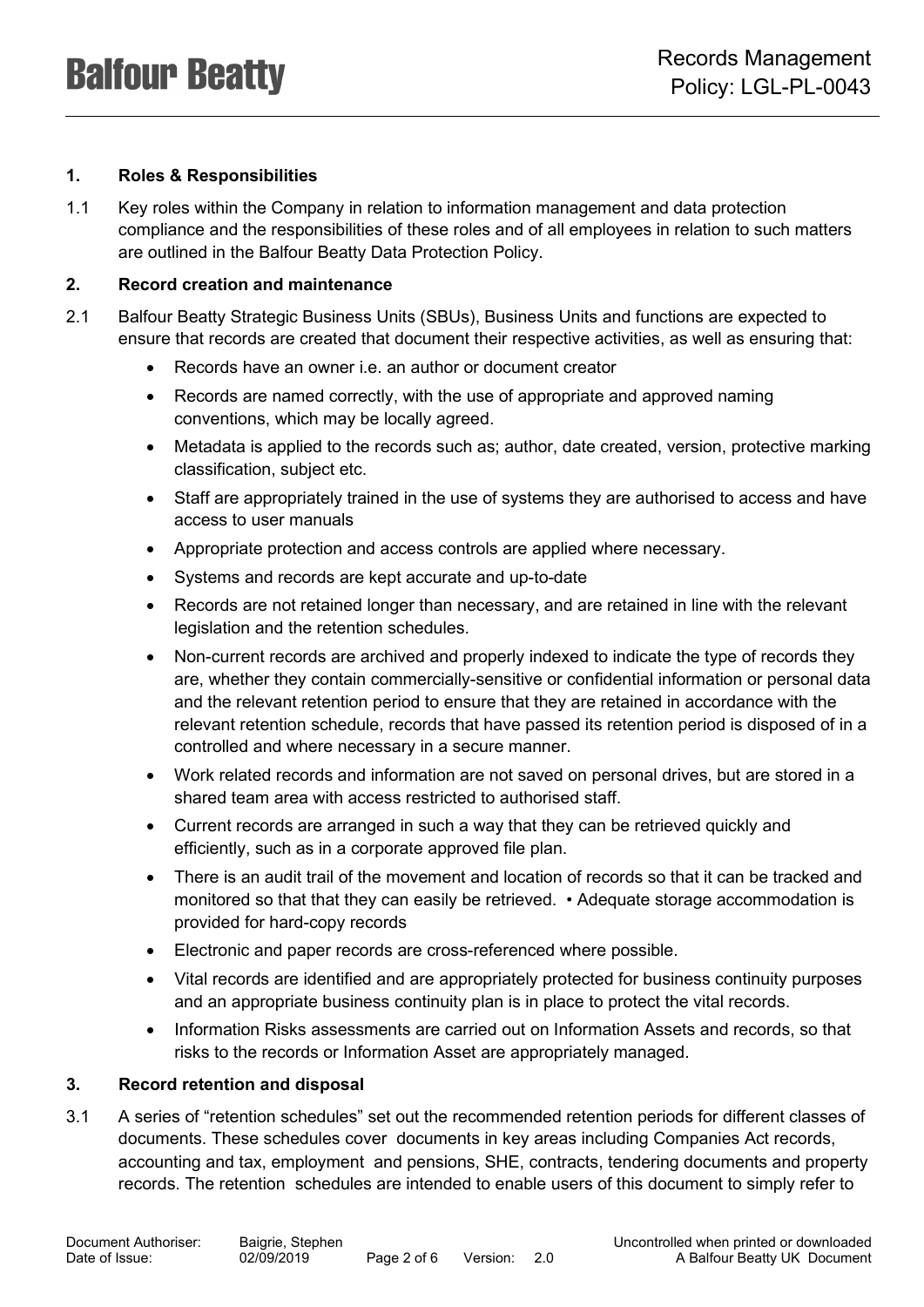the relevant retention schedule that covers the particular class of document that they are interested in and then determine the relevant retention period from that schedule. If a document is not covered by any retention schedule, reference can be made to the items listed in below in determining an appropriate retention period. SBUs/functions may wish to refer to these retention schedules and the general guidance below in reviewing their current existing document retention and disposal practices. The DPO within the SBU/function has the responsibility for establishing and implementing effective practices and procedures across it to give effect to this document.

## **4. Recommended Retention Periods**

4.1 The recommended retention periods (set out in the schedules) take into account minimum retention periods specified in legislation, limitation periods, the requirements of the Data Protection Act 2018 (subject to royal assent) ("DPA") and the General Data Protection Regulation 2016/679 ("GDPR") (together the "Data Protection Laws") and current principles of "best practice" published by the Institute of Chartered Secretaries and Administrators. "Best practice" may mean that for certain documents the retention period is longer than the statutory minimum retention period.

Any document falling into two or more categories should be retained for

the longer of the recommended periods.

Where the document to be retained does not fall within any of the retention schedules, the following factors may assist to determine an appropriate retention period:

- Documents should be retained until the risk of claims or litigation (if any) to
- which that document may be relevant has become time-barred under the
- relevant limitation period;
- Where there is little chance of litigation, the retention period should be
- proportionate to the length of time for which that document may still be useful
- for a legitimate business need;
- Where the information includes personal data, the requirements of the Data Protection Laws should be followed, namely, the personal data should not be retained in a form which permits identification of the data subject for longer than is necessary in relation to the purpose for which it was originally obtained (i.e. there must be a legitimate business reason to retain the personal data and only the minimum that is necessary for this purpose should be retained). Further information on this can be found in Balfour Beatty's UK Data Protection Policy and the guidance document referred to in that Policy;
- Whether the document may be needed to enable us to respond to investigations by external agencies;
- Whether the document may be needed for any current or potential enquiry by HMRC into our tax returns (further information is set out in the attached accounting and tax records retention schedule);
- Where the documents are audit working papers, the requirements of the Group Audit Manual must be followed;
- Whether the document may be needed for any contractual reasons, such as an audit that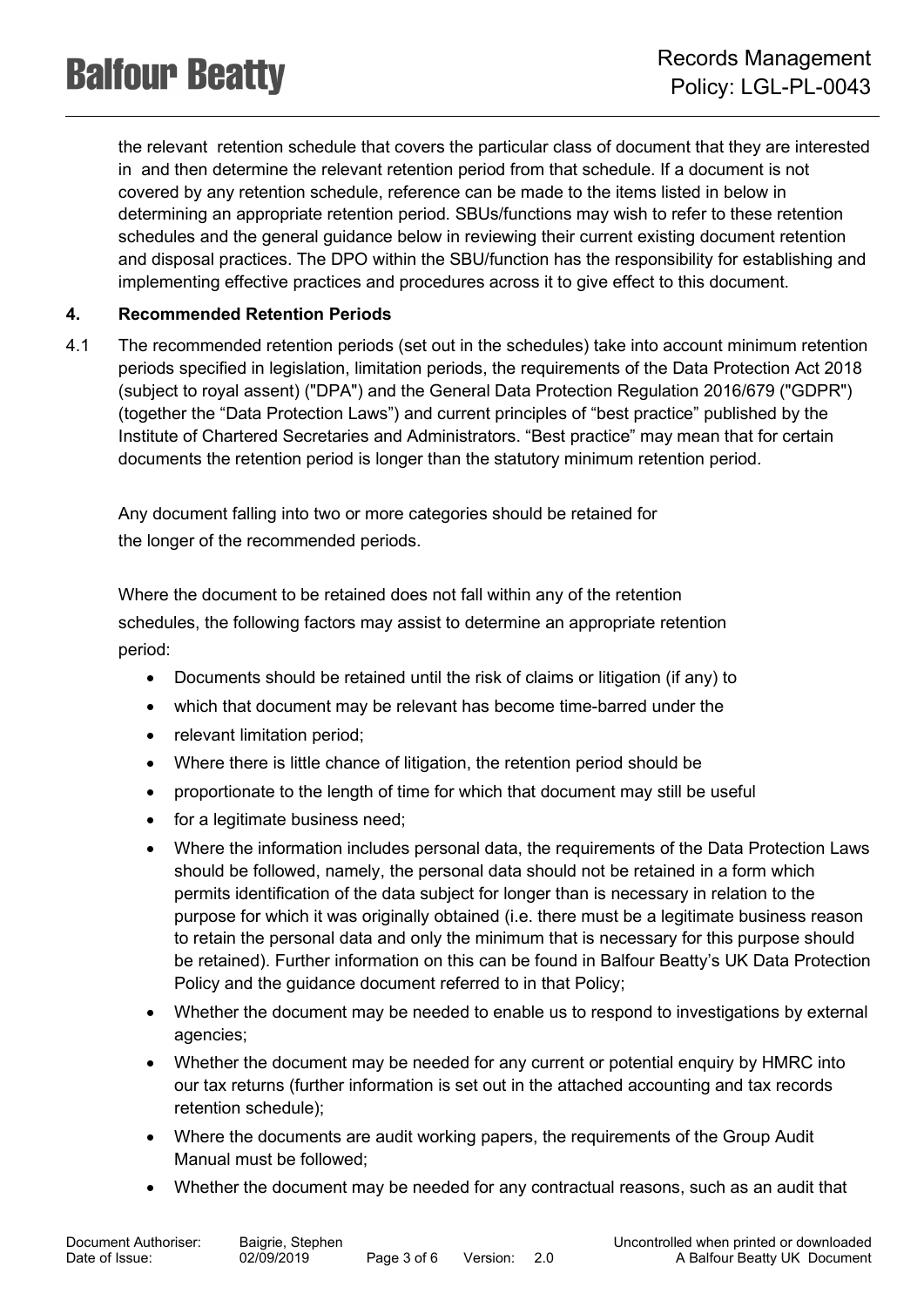customers of Balfour Beatty are contractually (e.g. under a strategic alliance) entitled to undertake;

- Whether the document may be required to prove compliance with a regulatory requirement;
- Whether the document might be needed as evidence in legal proceedings; and the historical value of the document (if any).
- 4.2 The existence or contemplation of litigation (civil or criminal) or a regulatory investigation or external audit overrides the recommended retention periods. All documents which may be relevant for pending or actual litigation, regulatory investigation or audit must be retained regardless of the fact that under the relevant retention schedule, they may ordinarily be disposed. Any deliberate decision to destroy documents relevant to pending, threatened or ongoing legal proceedings or to a regulatory investigation may fall within the serious criminal offence of perverting the course of justice which potentially carries a sentence of imprisonment. Adverse inferences about Balfour Beatty's behaviour may be drawn by the court or investigator.

## **5. Electronic Retention of Documents**

5.1 Where indicated in the retention schedule, documents may be stored electronically. Care should be taken in converting (and then storing) original documents to electronic versions as it may be necessary to rely on the electronic record as evidence in court, either when bringing or defending a claim.

Scanned and electronic imaged documents will generally be accepted by a court if it is satisfied that the original document existed, that the copy is complete and legible and that the copying and storage procedures were correct. Computer records are acceptable evidence on similar conditions and provided they can be converted into a satisfactory legible form. Note that the British Standard Institute (BSI) has published BSI Standard 10008:2008 regarding the electronic retention of documents. While BS 10008 is not legally binding and compliance with it will not guarantee that an electronically stored document will be admissible, BSI 10008 does provide a framework for a court to work within when deciding whether an electronically stored document is admissible in evidence. SBU/Functions may therefore wish to refer to BSI 10008 when storing documents electronically.

Where the law requires the retention of an original document (e.g. certificates of title to property, bank guarantees or performance bonds) it is not acceptable to scan the original to create an electronic record and then destroy the original.

Retention arrangements for electronic records should ensure that they will remain complete, unaltered and accessible throughout the retention period. Back-up copies of electronic records should be regularly taken and stored off site. Information retained only in electronic or digital format should be retained for the same period as it would be kept if in paper form.

## **6. Disposal of Documents: General Principles**

6.1 Documents that have passed their retention period should not be retained and the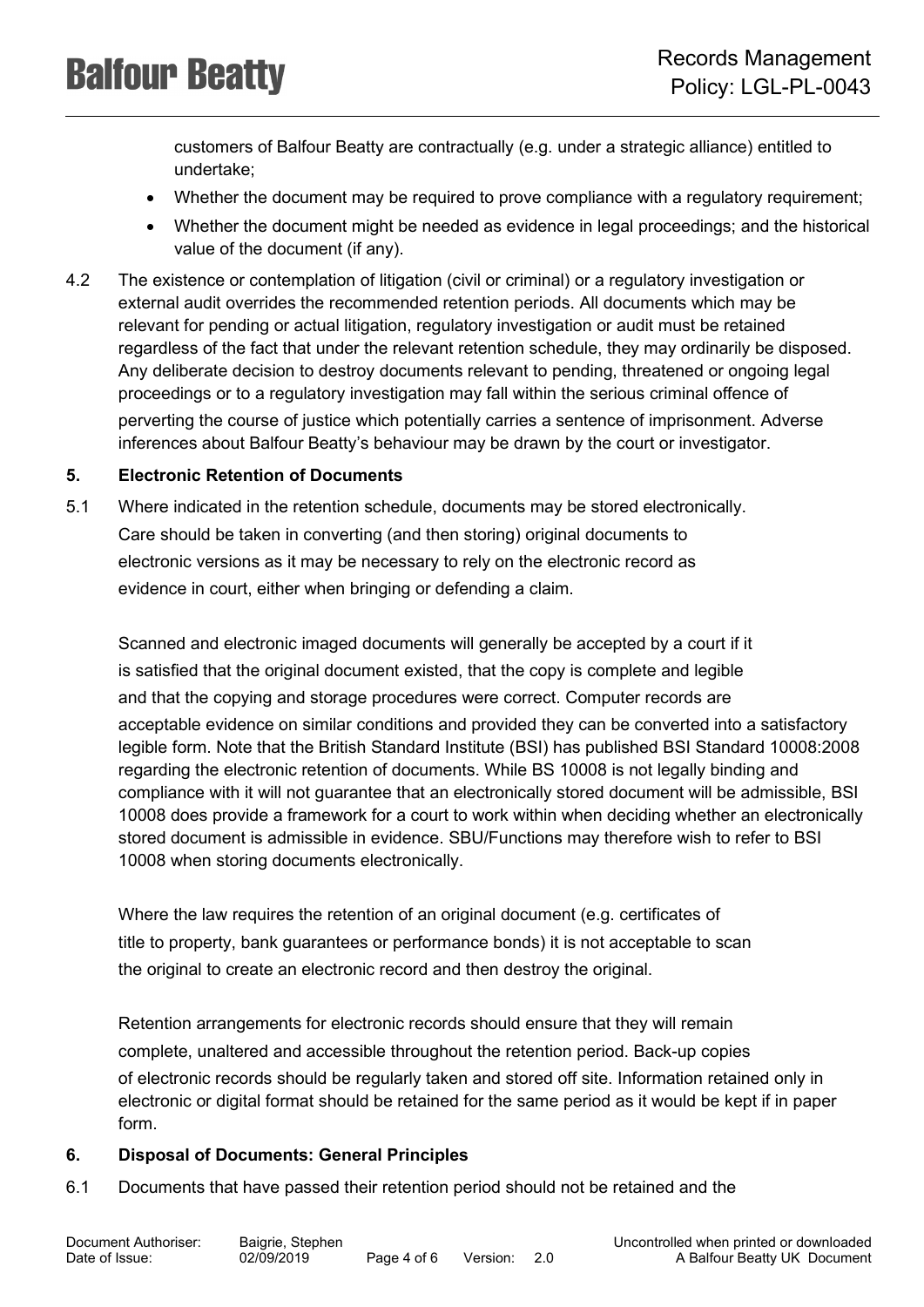decision to dispose of them should be carefully made after consideration of the factors above.

As highlighted above, regard must be had to the requirements of the Data Protection Laws. This means that where documents contain personal data, such personal data must only be retained in a form which permits identification of the data subject for as long as is necessary to fulfil the purpose for which it was obtained. Once such personal data is no longer needed for a specific purpose, it must be deleted.

The decision to dispose of documents stored off-site with an external provider should not be left to the storage provider. Reasons may have arisen between the date when the documents were first archived and the proposed disposal date that mean that those documents now need to be retained for longer.

A record should be kept of documents stored off-site by an external provider that are then approved for disposal after the review process described above (including the method and date of their disposal).

Disposal of documents should be conducted in a safe, secure and responsible way (such as by shredding or disposal in a confidential waste bin) having regard to the confidentiality of the documents that are to be disposed. Documents that contain material that was highly sensitive when originally created but which are no longer required to be retained under this policy, may still require secure disposal if they may still be of general interest to a competitor.

## **7. Access**

7.1 All employees and those who are working on behalf of the Company should ensure that they only access the information or systems if they have a valid business reason to do so and/or that they are entitled and permitted to see, in particular where it concerns personal data or sensitive personal data.

Accessing records or information outside of permitted access levels must be authorised by the Information Asset Owner and the reason for access must be recorded by the Information Asset Owner.

The organisation needs to ensure that any decisions regarding access to records are documented so that they are consistent, can be explained and referred to. Managers must ensure that:

- Employee access levels to information is agreed and identified in their network or system profile when joining a team or project.
- Decisions regarding amendments to access are documented

## **8. Data Subject Requests**

8.1 All data subject requests (including subject access requests and requests for erasure) should be sent to [dataprotection@balfourbeatty.com](mailto:%20dataprotection@balfourbeatty.com)

## **9. Contacts**